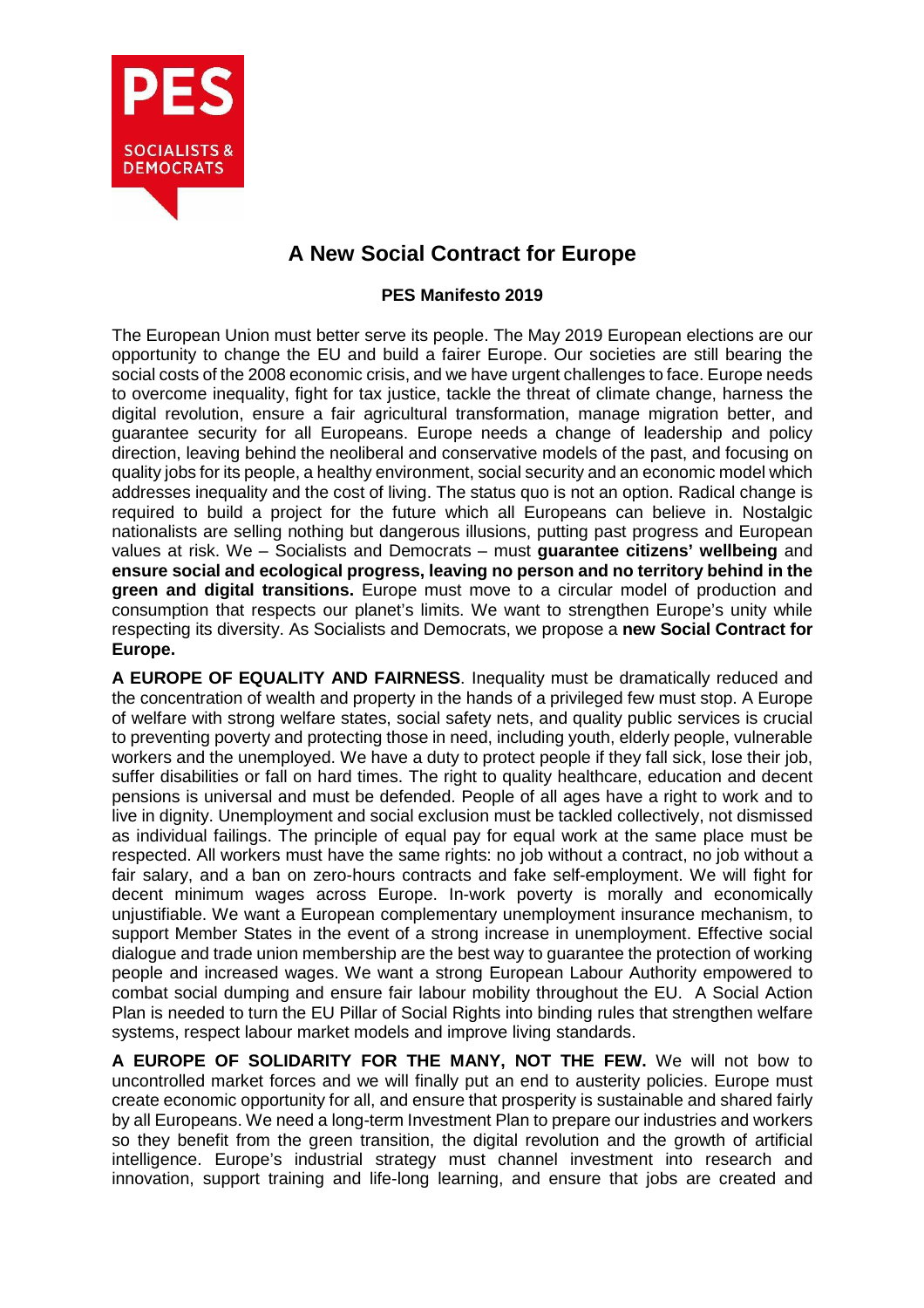

protected in the EU. The Eurozone also needs substantial reform and its own budget. European fiscal rules must be reviewed to make sure that they foster sustainable growth and employment. Social rights for citizens must take priority over economic freedoms for big corporations. We want tax justice and will continue to lead the fight against tax evasion, tax avoidance and aggressive tax planning. We will promote a common European approach to ensure a proper level of effective taxation and stop downward corporate tax competition. Every citizen and every company must make a fair contribution to society by respecting their tax obligations. Profits must be taxed where they are generated. We will strengthen the rules of the financial and banking sectors because citizens should not bear the cost of mistakes made by banks or see their deposits at risk. Europe needs a stronger budget to ensure cohesion and solidarity between citizens, regions and countries, improving living standards throughout Europe and reducing inequalities.

**A SUSTAINABLE EUROPE THAT PROTECTS OUR PLANET.** Europe must be a leader in fighting for the environment and tackling climate change, particularly as some of our international partners are falling behind. Europe must protect biodiversity on our continent and globally and stop pollution. Our vision combines the protection of our planet with the interest of all our citizens; clean air, clean water, clean energy and quality food must be accessible to all. The EU must adopt a Sustainable Development Pact with social and ecological targets to ensure that economic interests do not trump the environment. A Just Transition Fund will help to implement the UN's Sustainable Development Agenda and Goals by 2030 in a socially fair way. We will raise the EU's climate ambition in line with the Paris Agreement and the latest science on climate change. Protecting the environment requires the renewal of European industry to make us a leader in renewable energies and become climate-neutral by 2050, at the latest.  $CO<sub>2</sub>$  emissions should be taxed EU-wide in a socially fair way, making polluters pay and supporting investment in affordable clean energy. By improving mobility and air quality and providing affordable and energy-efficient housing we can improve citizens' quality of life. To deliver this, we will promote a Plan for Affordable Housing and Clean Public Transport in Europe. We will fight energy and water poverty, and guarantee accessible, healthy and good quality food, safe products and an end to damaging exposure to toxic chemicals. A reform of the EU's agricultural policy should help meet new societal demands, including sustainable production methods, better nutrition, reduced food waste, better animal welfare, climate protection and the preservation of biodiversity.

**A FREE AND DEMOCRATIC EUROPE**. Democracy is a founding value of the EU. It must be respected in Europe and promoted abroad. We pledge to defend and improve our democracy, empowering citizen participation from the local to the European level. Civic engagement, public accountability, and fair and transparent decision-making processes must be enhanced at all levels. We want open and vibrant societies, where individuals have equal rights and can live free from discrimination, prejudice and sexism, and with full respect of their privacy and safety. Cultural diversity enriches Europe and its people. Diversity is part of Europe's identity and strength; the rights of all minorities must be protected. We propose that Europe Day on 9 May become a public holiday in all Member States to celebrate peace and unity in Europe. We will fight those who preach hatred, intolerance and discrimination against others. We will defend the rule of law and human rights in all Member States and ensure that the EU has all the necessary tools to do this. We want strong measures to prevent any misuse of EU or public funds, whether this happens for private profit or to reinforce political power. We will ensure that organisations protecting citizens do not face undue pressures on their funding and their right to operate. We stand against those who put our democracy under pressure through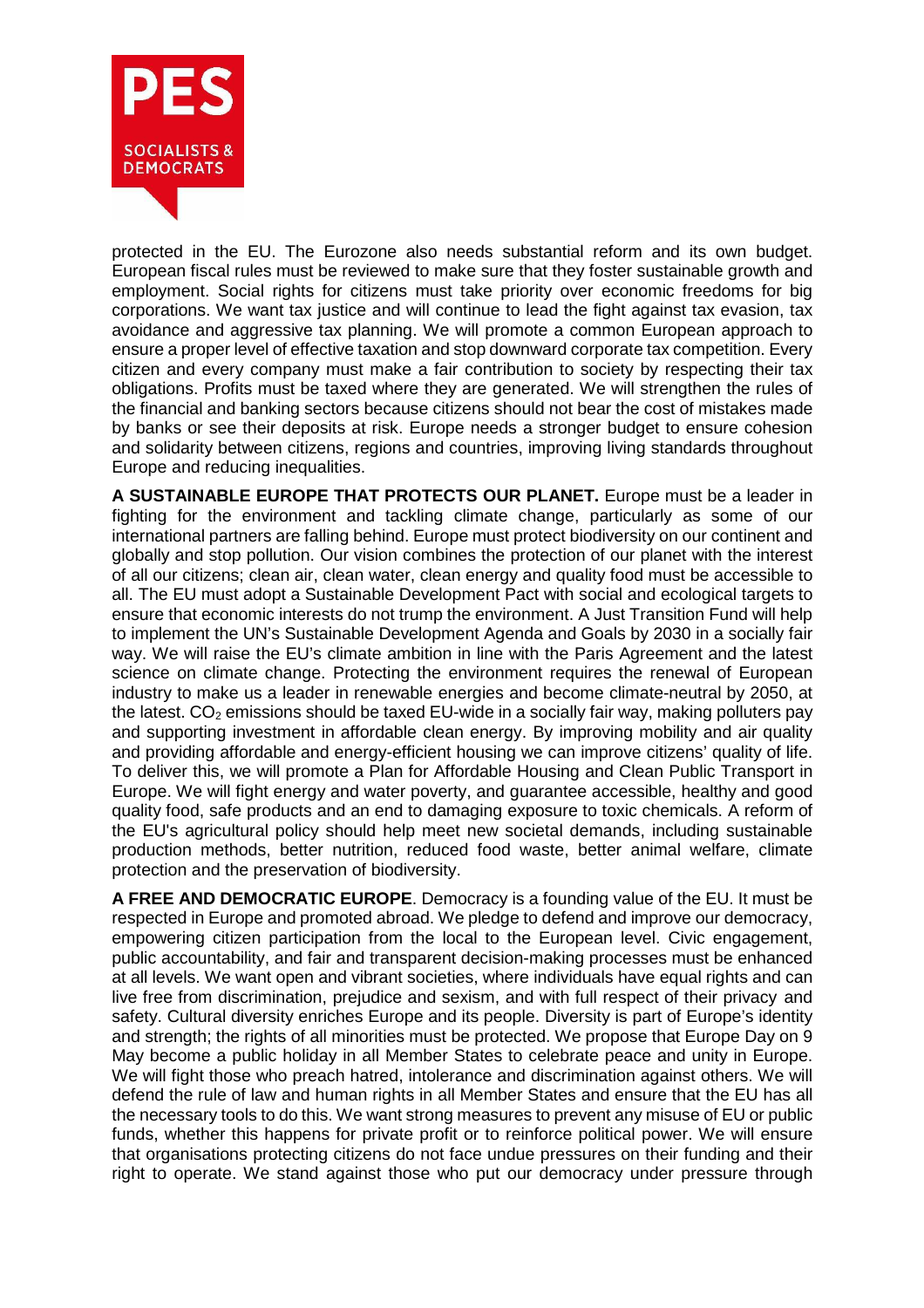

spreading 'fake news', manipulating public debate, or deliberately disrupting democratic exchange. Free and independent media and civil society must be supported and allowed to play their role in democracy, and whistle-blowers must be protected. Strengthening police and judicial cooperation will boost the fight against cross-border organised crime and terrorism.

**A FEMINIST EUROPE WITH EQUAL RIGHTS FOR ALL.** Any form of discrimination is unacceptable in our modern European societies. We want a binding EU Gender Equality Strategy, through which we will continue to lead the fight to end the pay and pension gaps, combat sexual harassment and gender-based violence, and ensure that every individual has access to their full sexual and reproductive rights. Every person has the right to decide over their own body. We believe in a society where women and men enjoy the same work-life balance and equal political participation; every woman has the right to a career, just as every man has the right to raise his children and care for his family. We will be relentless in our fight to end all forms of discrimination. Europe should remove legal and societal obstacles for LGBTI people to live freely, equally and with respect.

**A PROGRESSIVE EUROPE WITH A YOUTH PLAN**. Our societies will face the future with more optimism once our youth have better prospects and our elderly no longer fear insecurity in later life. Young Europeans must be empowered and given the skills to shape their future and become active citizens. The development of future generations must be built upon the principle of intergenerational solidarity. It is unacceptable that close to one in four children is at risk of poverty. Every child must have access to quality healthcare, childcare, education, housing and nutrition. We will implement a European Child Guarantee to make sure this becomes a reality. To reach our goals of full youth employment and reducing social exclusion, we will also extend the Youth Guarantee – which already helps millions of young Europeans to get a quality job, traineeship, or further education. Education is a right that must be accessible to all. We will continue to support and reinforce Erasmus+ and ensure that it can benefit people from all social backgrounds. Finally, we want European Culture Cheques to support young people's access to culture.

**A STRONG AND UNITED EUROPE THAT PROMOTES A BETTER WORLD**. In an increasingly unstable world, Europe must be a beacon of democracy, peace and stability, as well as a benchmark for social justice, dialogue, multilateralism, human rights, decent work, the rule of law, sustainable development and gender equality. We must be united in the face of unpredictable and isolationist partners, and promote a different form of globalisation. At the same time, the EU should push for reform of the United Nations. We will make sure the EU includes binding social and environmental standards, human rights, consumer protection and workers' rights in all future trade agreements. These agreements should be subject to democratic oversight, ensuring the due participation of civil society. We oppose the oldfashioned private arbitration system. We will stick to the promise of investing 0.7% of our GNI in official development assistance, and strengthen our partnerships with developing countries. We will further develop our common European defence, pooling and sharing our resources to ensure peace and security, in cooperation with NATO and other international organisations.

Europe needs a fair common asylum and migration policy, based on shared responsibility and solidarity among Member States, and cooperation with countries of origin and transit. We could all benefit from a well-managed, regular and fair migration system; it can help strengthen the economy, generate new jobs and maintain our welfare system. Europe must manage migration in a more dignified, just and orderly way, maintaining effective control of its borders while fighting human trafficking and the criminal exploitation of people, and enhancing the